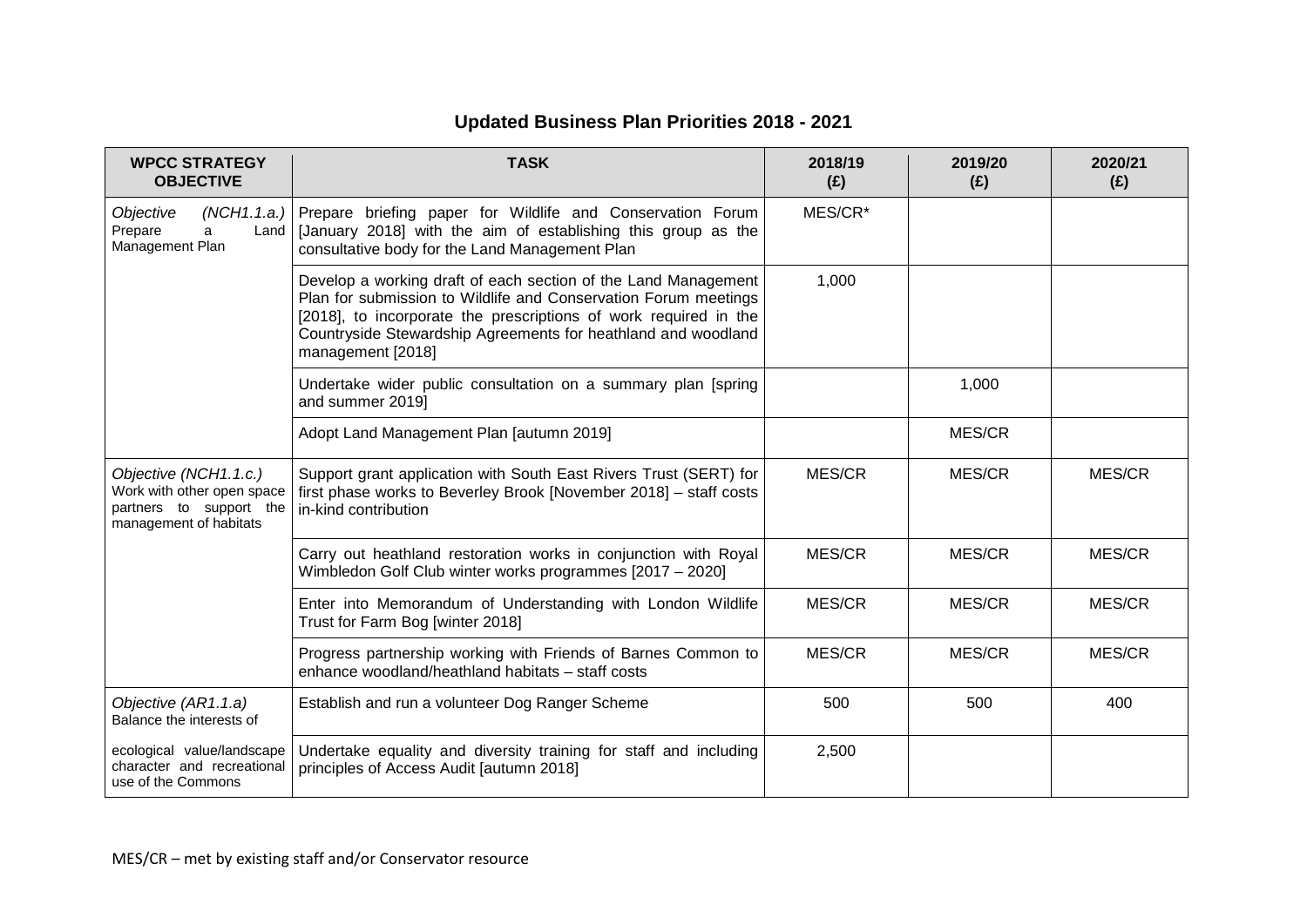| <b>WPCC STRATEGY</b><br><b>OBJECTIVE</b>                                                                                                                                                                 | <b>TASK</b>                                                                                                                                                                                                                                                                                                                | 2018/19<br>(E)                                                 | 2019/20<br>(E) | 2020/21<br>(E)                                  |
|----------------------------------------------------------------------------------------------------------------------------------------------------------------------------------------------------------|----------------------------------------------------------------------------------------------------------------------------------------------------------------------------------------------------------------------------------------------------------------------------------------------------------------------------|----------------------------------------------------------------|----------------|-------------------------------------------------|
|                                                                                                                                                                                                          | Continue the regular programme of fortnightly Health Walks                                                                                                                                                                                                                                                                 | MES/CR                                                         | MES/CR         | MES/CR                                          |
| Objective (AR1.1.b)<br>Strengthen opportunities<br>the<br>promote<br>to<br>health/well-<br>being/recreational<br>and l<br>educational potential of through external grants<br>the Commons.               | To undertake works to improve the surface of shared use<br>pedestrian and cycling routes along Beverley Brook.<br>Investigate opportunities to extend shared-use pedestrian and<br>cycle routes, that meet approved design standards, funded                                                                               | 5,000<br>(raise by appeal)                                     |                | included as part<br>of an external<br>grant bid |
| Objective (AR1.2)<br>Work collaboratively with<br>partners to maintain and<br>develop site infrastructure,<br>sports facilities and other<br>assets ensuring appropriate<br>provision and access for all | Investigate opportunities to enhance operational depots,<br>particularly REMPF and maintenance depots, providing welfare<br>facilities for staff that are fit for purpose<br>Note: There is an immediate health and safety issue to address<br>water ingress at both the Maintenance Centre and REMPF<br>Maintenance sheds | 80,000-100,000<br>(funded by Mill<br>House<br>designated fund) |                |                                                 |
| Objective (C1.1.a.)<br>Carry out visitor and non-<br>visitor surveys                                                                                                                                     | Launch a visitor satisfaction survey with volunteers and an on-line<br>and hard copy (two minute) SurveyMonkey questionnaire to gather<br>information from existing users [starting summer 2018] including<br>demographics and A5 hard copy questionnaire                                                                  | 1,000<br>(brought forward<br>from 2019)                        |                |                                                 |
| external<br>major<br>seek<br>funding it must have<br>base-line data on users<br>(both qualitative<br>and<br>quantitative)                                                                                | If WPCC is to agree to   Install people (and vehicle) counters at key locations to start to<br>gather data about numbers of users                                                                                                                                                                                          | 2,500<br>(bring £1250<br>forward from 2019<br>to 2018)         |                |                                                 |
| Objective (C1.1.b.)<br>Develop a structure to<br>deliver and increase                                                                                                                                    | Continue with weekend 'scrub bashers' sessions                                                                                                                                                                                                                                                                             | MES/CR                                                         | MES/CR         | MES/CR                                          |
| inclusive<br>volunteering<br>opportunities                                                                                                                                                               | Introduce mid-week estates volunteer team during [winter 2018]<br>and training for development of "volunteer leaders"                                                                                                                                                                                                      | 500                                                            | 500            | 500                                             |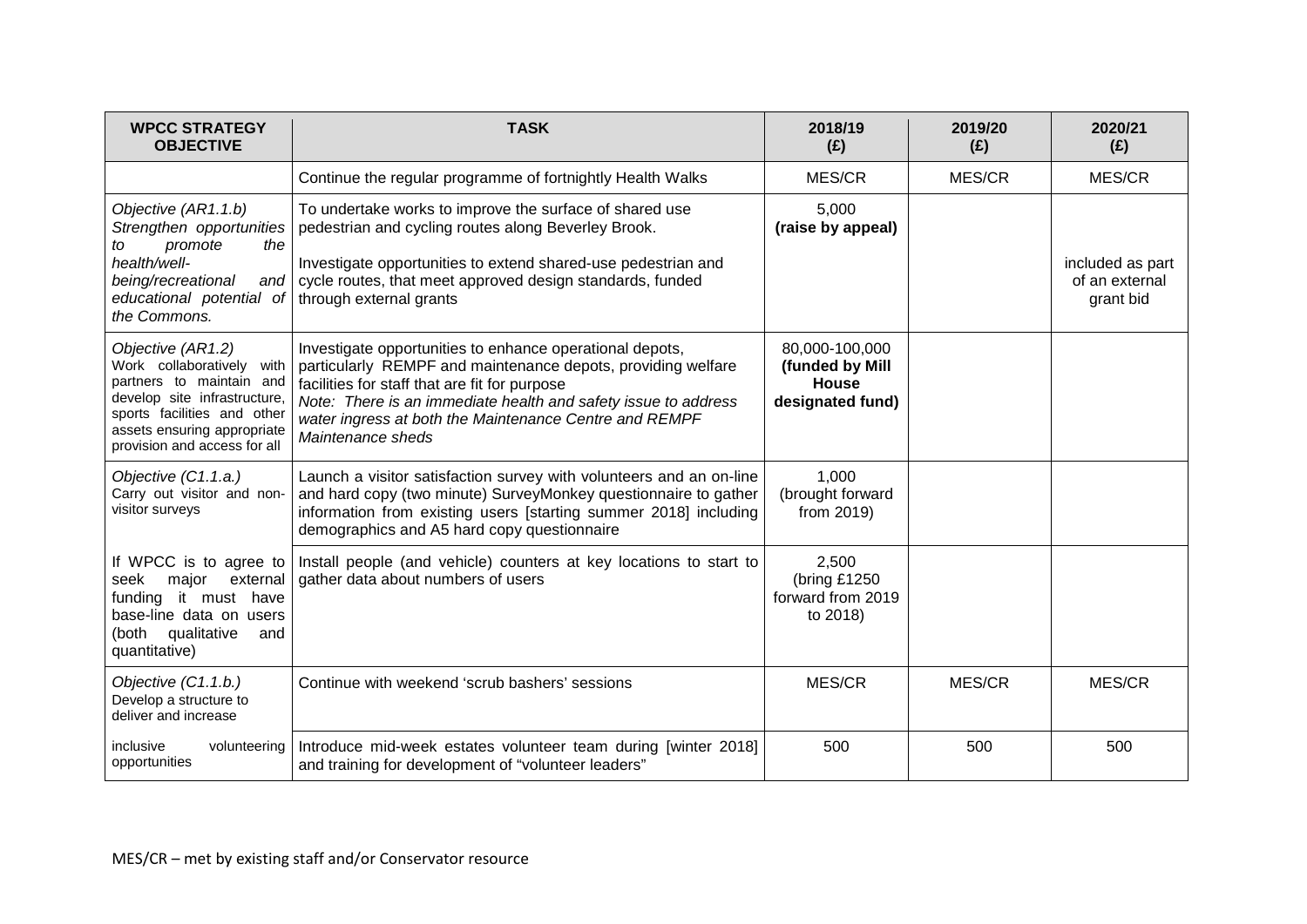| <b>WPCC STRATEGY</b><br><b>OBJECTIVE</b>                                                                                                                                                                               | <b>TASK</b>                                                                                                                                                                                                                                                                                                                                                                                                                                                                                                                                                                                                                                                                                                                                                                                                                                                                                                                               | 2018/19<br>(E)                                                                                                                                                                                                                                                                             | 2019/20<br>(E)                                                                                                                                                                                                                                                                                        | 2020/21<br>(E)                                                                                                                                                                                                                                                                                     |
|------------------------------------------------------------------------------------------------------------------------------------------------------------------------------------------------------------------------|-------------------------------------------------------------------------------------------------------------------------------------------------------------------------------------------------------------------------------------------------------------------------------------------------------------------------------------------------------------------------------------------------------------------------------------------------------------------------------------------------------------------------------------------------------------------------------------------------------------------------------------------------------------------------------------------------------------------------------------------------------------------------------------------------------------------------------------------------------------------------------------------------------------------------------------------|--------------------------------------------------------------------------------------------------------------------------------------------------------------------------------------------------------------------------------------------------------------------------------------------|-------------------------------------------------------------------------------------------------------------------------------------------------------------------------------------------------------------------------------------------------------------------------------------------------------|----------------------------------------------------------------------------------------------------------------------------------------------------------------------------------------------------------------------------------------------------------------------------------------------------|
|                                                                                                                                                                                                                        | Provide PPE for volunteers                                                                                                                                                                                                                                                                                                                                                                                                                                                                                                                                                                                                                                                                                                                                                                                                                                                                                                                | 750                                                                                                                                                                                                                                                                                        | 750                                                                                                                                                                                                                                                                                                   | 750                                                                                                                                                                                                                                                                                                |
| Objective (C1.1.c.)<br>Initiate<br>Friends<br>a<br>of<br>Wimbledon<br>and<br>Putney<br>Commons                                                                                                                         | Agree Terms of Reference for the Friends of Wimbledon and<br>Putney Commons [approved March 2018] - legal fees                                                                                                                                                                                                                                                                                                                                                                                                                                                                                                                                                                                                                                                                                                                                                                                                                            | 500                                                                                                                                                                                                                                                                                        | MES/CR                                                                                                                                                                                                                                                                                                | MES/CR                                                                                                                                                                                                                                                                                             |
|                                                                                                                                                                                                                        | Establish core group to take the initiative forward [summer 2018]                                                                                                                                                                                                                                                                                                                                                                                                                                                                                                                                                                                                                                                                                                                                                                                                                                                                         | MES/CR                                                                                                                                                                                                                                                                                     | MES/CR                                                                                                                                                                                                                                                                                                | MES/CR                                                                                                                                                                                                                                                                                             |
| Objective<br>(CP1.1.c.)<br>Engage more widely with                                                                                                                                                                     | Continue to develop the annual WPCC Events Calendar for<br>2018/19 - 2020/21 including events hosted by third parties                                                                                                                                                                                                                                                                                                                                                                                                                                                                                                                                                                                                                                                                                                                                                                                                                     | MES/CR                                                                                                                                                                                                                                                                                     | MES/CR                                                                                                                                                                                                                                                                                                | MES/CR                                                                                                                                                                                                                                                                                             |
| of<br>range<br>local<br>a<br>organisations                                                                                                                                                                             | Obtain external funding to support the production of a short<br>promotional video to raise awareness of the Commons, its<br>management and the contribution it offers in terms of health/well-<br>being and contribution to the environment.                                                                                                                                                                                                                                                                                                                                                                                                                                                                                                                                                                                                                                                                                              | 3,000<br>(grant funded)                                                                                                                                                                                                                                                                    |                                                                                                                                                                                                                                                                                                       |                                                                                                                                                                                                                                                                                                    |
|                                                                                                                                                                                                                        | Increase involvement in Parks for London Forum and other<br>national forum to raise awareness of the WPCC model of open<br>space governance/funding and to learn from other providers                                                                                                                                                                                                                                                                                                                                                                                                                                                                                                                                                                                                                                                                                                                                                     | MES/CR                                                                                                                                                                                                                                                                                     | MES/CR                                                                                                                                                                                                                                                                                                | MES/CR                                                                                                                                                                                                                                                                                             |
| <b>Objectives</b><br>(AR1.1.a/AR1.2a/C1.1.b/<br>CP2.1.a/c)<br>Make continuous<br>improvements to the<br>availability, content,<br>quality and accessibility<br>of information about<br>Wimbledon and Putney<br>Commons | a. Develop a masterplan, as basis for proposals for future funding,<br>for the buildings and facilities within the "Windmill enclosure"<br>enhancing this area as an important "gateway" and visitor<br>attraction on the Commons<br>b. Undertake feasibility to ascertain budget costs to renovate<br>REMPF Pavilion as part of this master-planning work<br>c. Provide appropriate "gateway" signage at the main entrances to<br>the Commons with an appropriate design, content (a new map),<br>quality and durability<br>d. Improve accessibility and circulation for shared-use pedestrian<br>and cycle routes, horserides;<br>e. Interpret and make accessible to as wide a public as possible<br>the rich history of the Commons;<br>f. Develop a structure to deliver and increase<br>inclusive<br>volunteering opportunities and to ensure that the value of<br>volunteering, both for the Commons and for individuals, is fully | 10,000<br>(funded by bench<br>appeal)<br>(initial scoping<br>document for<br>submission to<br><b>HLF/Sport</b><br>England/other<br>grant bodies to get<br>permission "in-<br>principle to<br>proceed with grant<br>application(s).<br>These resources<br>are required to<br>prepare budget | (it is difficult to<br>predict the match<br>funding<br>requirements for<br>the first-stage<br>detailed feasibility/<br>masterplan<br>process if<br><b>HLF/Sport</b><br>England agreed to<br>proceed. It is<br>possible that<br>WPCC and<br>partners would<br>need to find up to<br>75,000 to fund the | (at this stage it is<br>difficult to state<br>what level of<br>grant funding<br>WPCC might<br>obtain from<br><b>HLF/Sport</b><br>England grants<br>as part of a<br>secomd stage<br>bid. Potentially<br>WPCC along with<br>other partners<br>may need to raise<br>1,250,000 if 75%<br>match funding |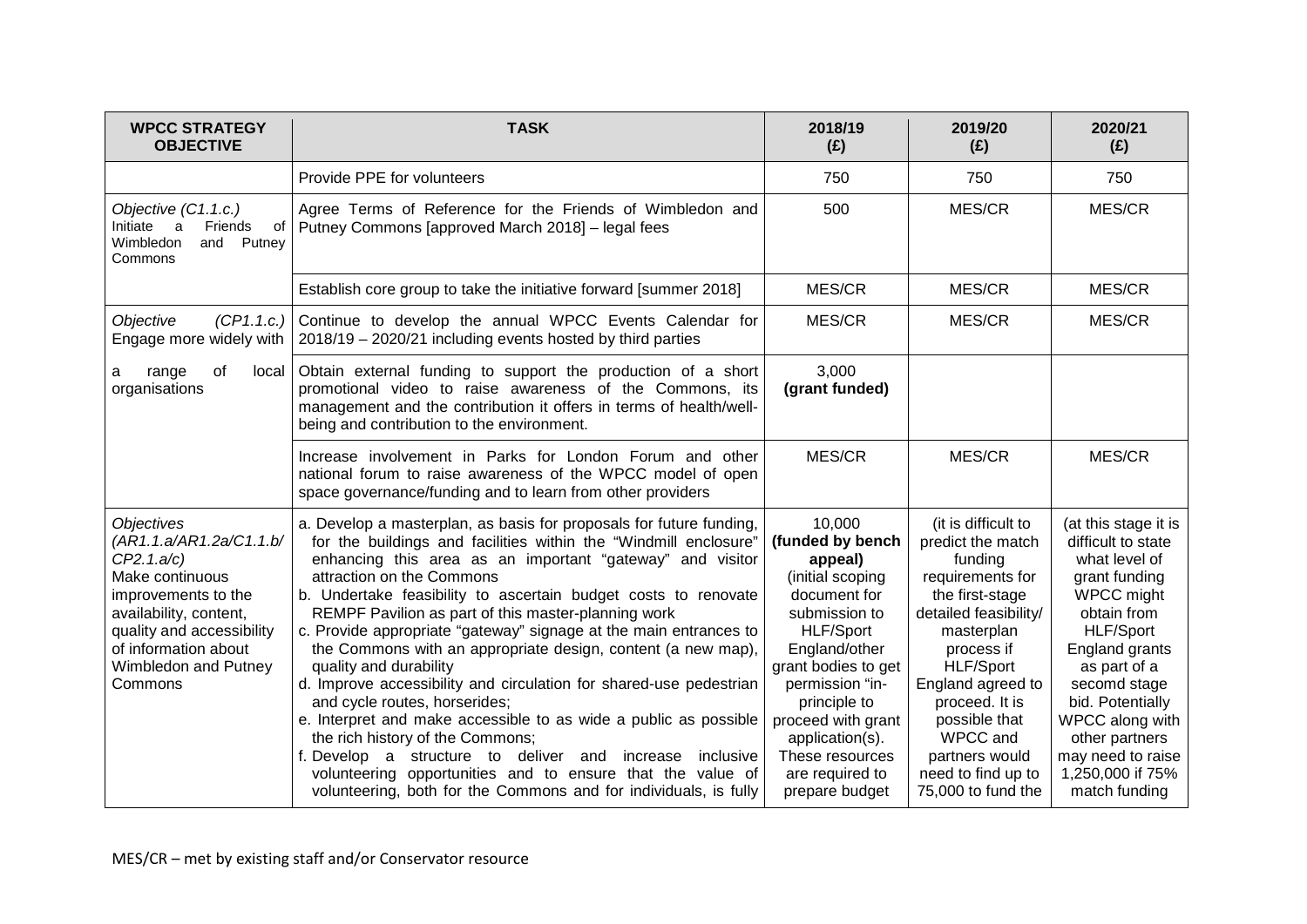| <b>WPCC STRATEGY</b><br><b>OBJECTIVE</b>                                                | <b>TASK</b>                                                                                                                                                                                                                                                                                                                                                                                                                                                                                                                                                                                                                           | 2018/19<br>(E)                                                                                                                                                                                     | 2019/20<br>(E)                                                                                        | 2020/21<br>(E)             |
|-----------------------------------------------------------------------------------------|---------------------------------------------------------------------------------------------------------------------------------------------------------------------------------------------------------------------------------------------------------------------------------------------------------------------------------------------------------------------------------------------------------------------------------------------------------------------------------------------------------------------------------------------------------------------------------------------------------------------------------------|----------------------------------------------------------------------------------------------------------------------------------------------------------------------------------------------------|-------------------------------------------------------------------------------------------------------|----------------------------|
|                                                                                         | recognise<br>g. Considering opportunities to develop the natural play<br>environment in the Nature Trail, without detriment to other users'<br>enjoyment of the site;<br>h. Addressing barriers to access and comply with the Equality Act,<br>including promotion of Easy Access Routes.<br>Note: This is a pre-requisite required for the $150th$ anniversary<br>fund-raising appeal and grant applications (see Objective G2.1.1c.<br>below) aimed at increasing accessibility to facilities of exemplary<br>standards including "Windmill enclosure"/ REMPF/shared-use<br>footpaths/horserides/interpretation and gateway signage | estimates for<br>works that provide<br><b>HLF/Sport</b><br>England clarity on<br>the scope and<br>potential cost of a<br>bid. It will also<br>identify potential<br>partners to work<br>with WPCC) | detailed feasibility<br>study to underpin<br>the outcomes<br>arising from major<br>grant application) | came from major<br>grants) |
| Objective (G1.1.a.)<br>Seek<br>appropriate<br>amendments<br>to the founding legislation | Bring the Statutory Inquiry to a close [end of October 2018],<br>Interim Manager fees outstanding                                                                                                                                                                                                                                                                                                                                                                                                                                                                                                                                     | 5,525<br>fund from<br>existing legal<br>fees                                                                                                                                                       |                                                                                                       |                            |
|                                                                                         | Agree Terms of Reference for Constitution Working Group [launch<br>June 2018]                                                                                                                                                                                                                                                                                                                                                                                                                                                                                                                                                         | MES/CR                                                                                                                                                                                             |                                                                                                       |                            |
|                                                                                         | Prepare a comprehensive document that sets out potential<br>changes that are required to meet the key drivers behind the need<br>for a review: governance; finance; and operations, to be reviewed<br>by charity lawyers, and hold preliminary meeting with the Charity<br>Commission                                                                                                                                                                                                                                                                                                                                                 |                                                                                                                                                                                                    | 5,000                                                                                                 | 20,000                     |
|                                                                                         | Continue to progress alternative arrangements with government<br>departments to identify solutions to the current three Appointed<br>Conservator positions                                                                                                                                                                                                                                                                                                                                                                                                                                                                            | MES/CR                                                                                                                                                                                             | MES/CR                                                                                                | MES/CR                     |
|                                                                                         | Seek political and legal advice to ascertain options to regularise<br>the position regarding historic and existing buildings on the<br>Commons with a view to implementing a process to regularise<br>position of existing buildings on the Commons                                                                                                                                                                                                                                                                                                                                                                                   | 5,000                                                                                                                                                                                              |                                                                                                       |                            |
|                                                                                         | Agree long-term aspiration of amending Election Byelaws                                                                                                                                                                                                                                                                                                                                                                                                                                                                                                                                                                               |                                                                                                                                                                                                    |                                                                                                       | 5,000                      |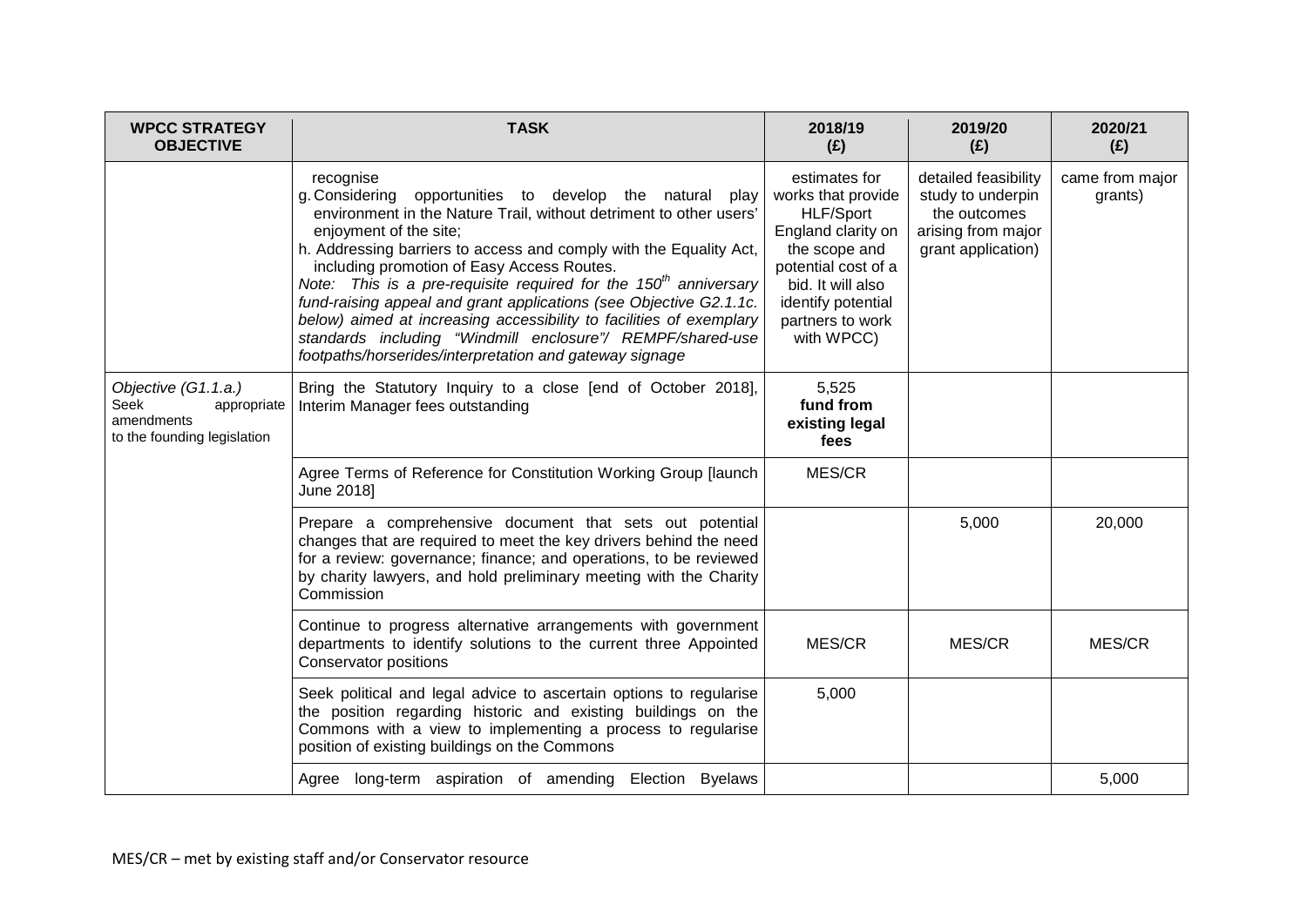| <b>WPCC STRATEGY</b><br><b>OBJECTIVE</b>                                                                                        | <b>TASK</b>                                                                                                                                                                                                                                                                                                                                                                                                                           | 2018/19<br>(E)                        | 2019/20<br>(E) | 2020/21<br>(E) |
|---------------------------------------------------------------------------------------------------------------------------------|---------------------------------------------------------------------------------------------------------------------------------------------------------------------------------------------------------------------------------------------------------------------------------------------------------------------------------------------------------------------------------------------------------------------------------------|---------------------------------------|----------------|----------------|
|                                                                                                                                 | recognising need for both legal advice to draft byelaws and<br>DEFRA's support to amend the WPCC Election Byelaws (in<br>accordance with the government's approved process) and<br>potential delays with that support due to current legislative delays,<br>need for legal advice to draft new Byelaws; recognise short-term<br>need to clarify rules relating the triennial elections and progress<br>this as an internal initiative |                                       |                |                |
|                                                                                                                                 | Develop a Decision Making Framework to provide criteria for<br>Leases/Wayleaves<br>Licences<br>determining<br>and<br>and<br>Easements/Rights of Way to be used as a basis for authorising<br>use of WPCC land in accordance with byelaw powers through<br>Licences; compile and catalogue all legal advice received by<br>WPCC related to access cases                                                                                | MES/CR<br>(Potential<br>Internship)   | MES/CR         | MES/CR         |
| Objective (G1.1.b.)<br>Implement a programme<br>induction<br>and  <br>of<br>continuing professional<br>development              | Provide training on WPCC's Conflict of Interest Policy and align<br>Code of Conduct Policy/Conservator Declaration Form with<br>Conflict of Interest Policy and relevant legislation                                                                                                                                                                                                                                                  | Russell-Cooke                         |                |                |
|                                                                                                                                 | Introduce policies to protect staff, volunteers and Conservators<br>from bullying and harassment [autumn 2018].                                                                                                                                                                                                                                                                                                                       | MES/CR                                |                |                |
| Objective (G1.1.c.)<br>Undertake recruitment of<br>appointed Conservators                                                       | Undertake recruitment of new Appointed Conservator (if<br>necessary)                                                                                                                                                                                                                                                                                                                                                                  | 2,500                                 |                |                |
| Objective (G2.1.b.)<br>Undertake a review of staff<br>remuneration                                                              | Undertake a staff remuneration review.                                                                                                                                                                                                                                                                                                                                                                                                |                                       | 10,000         |                |
| Objective (G2.1.c.)<br>Develop a fund-raising<br>strategy<br>including<br>identifying<br>potential<br>sources of grants, public | Investigate short, medium and long-term opportunities to provide<br>funding to allow sustainable investment in WPCC assets through<br>voluntary contributions, donations and other grant funding (e.g.<br>HLF) and the potential to amend the basis of the special levy to<br>raise more income. This objective is linked to directly to the                                                                                          | 10,000<br>(funded by bench<br>appeal) | 30,000         | 15,000         |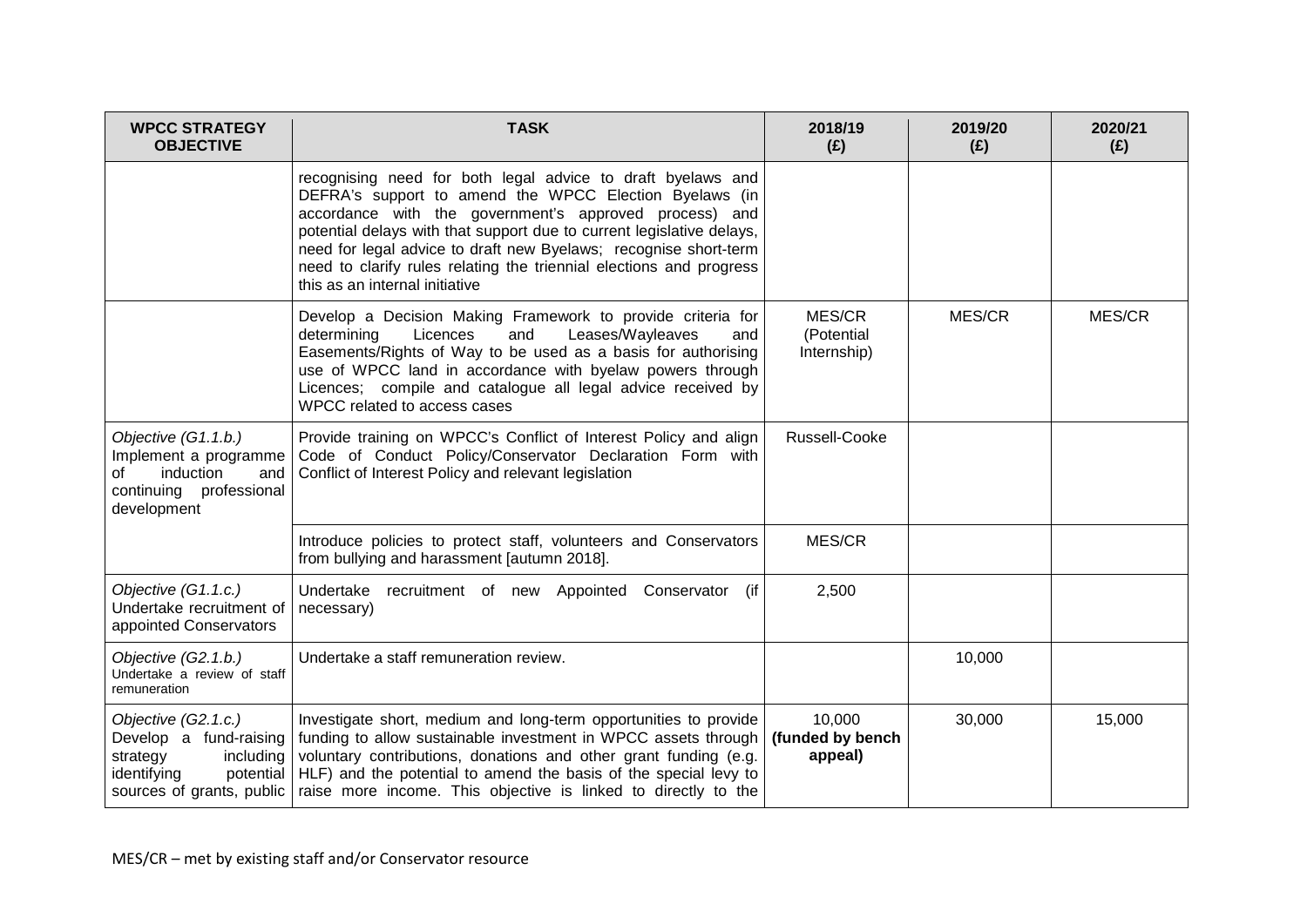| <b>WPCC STRATEGY</b><br><b>OBJECTIVE</b>                              | <b>TASK</b>                                                                                                                                                                                 | 2018/19<br>(E)                                   | 2019/20<br>(E)                                                            | 2020/21<br>(E)                                                |
|-----------------------------------------------------------------------|---------------------------------------------------------------------------------------------------------------------------------------------------------------------------------------------|--------------------------------------------------|---------------------------------------------------------------------------|---------------------------------------------------------------|
| other<br>appeals<br>and<br>measures to help deliver<br>major projects | opportunity to develop a major grant application to HLF/Sport<br>England/other grant bodies to undertake essential investment in<br>the asset. Work to commence after the SI has concluded. |                                                  |                                                                           |                                                               |
| Objective (G2.1.e.)<br>Develop a Sustainability<br>Strategy           | Consider use of plastics/polystyrene in management activities<br>undertaken across the Commons.                                                                                             | MES/CR                                           | MES/CR                                                                    | MES/CR                                                        |
|                                                                       | <b>TOTALS</b>                                                                                                                                                                               | £16,750 one-off<br>non-recurring<br>costs        | £47,750 one-off<br>non-recurring<br>costs                                 | £41,650 one-off<br>non-recurring<br>costs                     |
|                                                                       |                                                                                                                                                                                             | £80,000 to<br>£100,00<br><b>Mill House Fund</b>  | potential £75,000<br>for a Stage 1<br><b>HLF/Sport</b><br><b>England</b>  | potential<br>£1,250,000 from<br>partnership<br>funding if 75% |
|                                                                       |                                                                                                                                                                                             | £20,000 Inner<br><b>Windmill bench</b><br>appeal | feasibility study.<br><b>Raised through</b><br>voluntary<br>donations and | match funding<br>came from<br><b>HLF/Sport</b><br>England.    |
|                                                                       |                                                                                                                                                                                             | £3,000 grant-<br>funded                          | external grants.                                                          |                                                               |
|                                                                       |                                                                                                                                                                                             | £5,000 new cycle<br>path appeal                  |                                                                           |                                                               |
|                                                                       |                                                                                                                                                                                             | £5,525 budgeted<br>legal<br>professional fees    |                                                                           |                                                               |
|                                                                       | <b>Previous Totals</b>                                                                                                                                                                      | (15, 250)                                        | (36,000)                                                                  | (36, 650)                                                     |